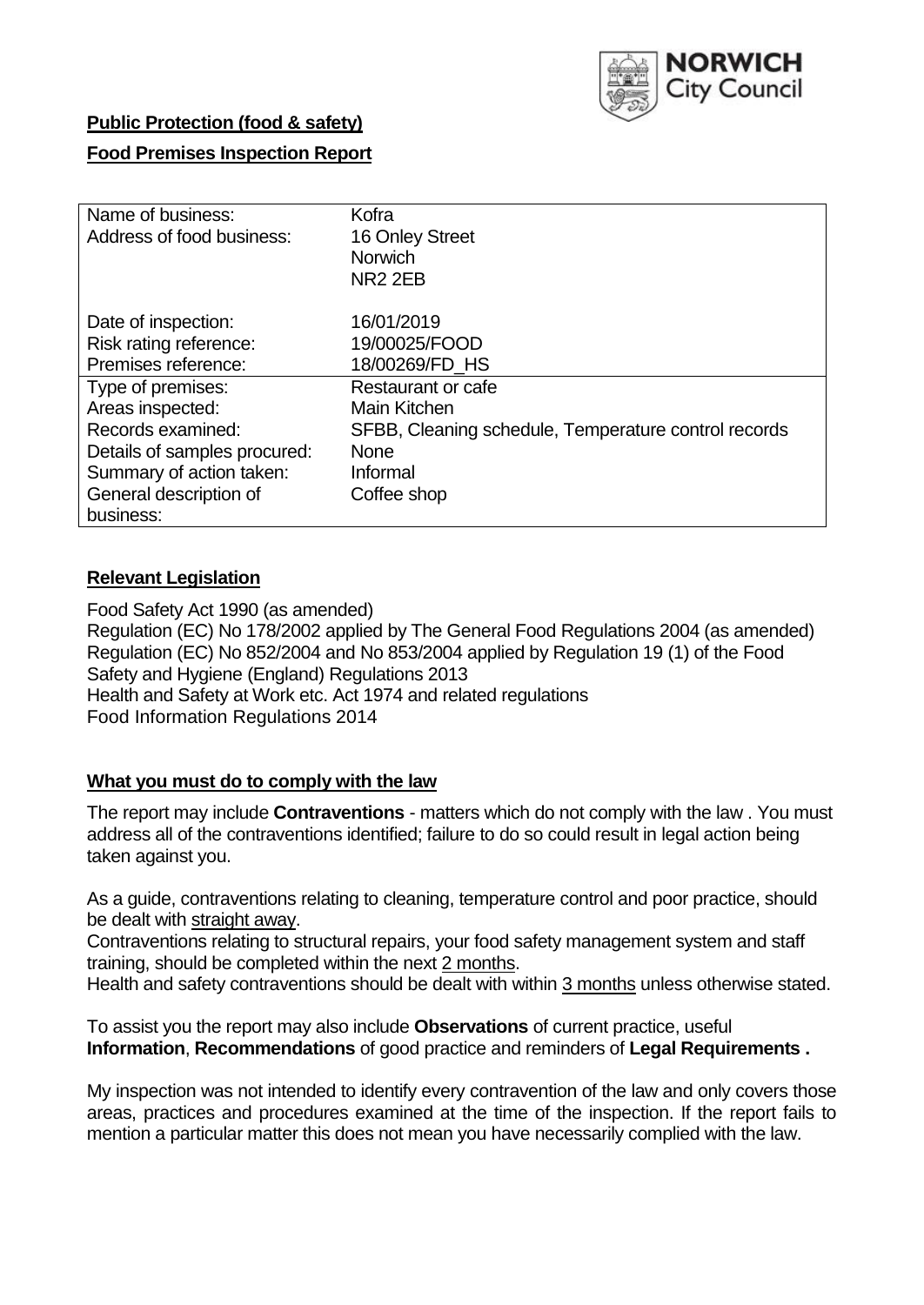# **FOOD SAFETY**

## **How we calculate your Food Hygiene Rating:**

The food safety section has been divided into the three areas which you are scored against for the hygiene rating: 1. food hygiene and safety procedures, 2. structural requirements and 3. confidence in management/control procedures. Each section begins with a summary of what was observed and the score you have been given. Details of how these scores combine to produce your overall food hygiene rating are shown in the table.

| <b>Compliance Area</b>                     |          |    |                | <b>You Score</b> |                |    |           |    |                |  |  |
|--------------------------------------------|----------|----|----------------|------------------|----------------|----|-----------|----|----------------|--|--|
| Food Hygiene and Safety                    |          |    |                | $\Omega$         | 5              | 10 | 15        | 20 | 25             |  |  |
| <b>Structure and Cleaning</b>              |          |    | $\overline{0}$ | 5                | 10             | 15 | 20        | 25 |                |  |  |
| Confidence in management & control systems |          |    | $\Omega$       | 5                | 10             | 15 | 20        | 30 |                |  |  |
|                                            |          |    |                |                  |                |    |           |    |                |  |  |
| <b>Your Total score</b>                    | $0 - 15$ | 20 | $25 - 30$      |                  | $35 - 40$      |    | $45 - 50$ |    | > 50           |  |  |
| <b>Your Worst score</b>                    | 5        | 10 | 10             |                  | 15             |    | 20        |    | $\blacksquare$ |  |  |
|                                            |          |    |                |                  |                |    |           |    |                |  |  |
| <b>Your Rating is</b>                      | 5        | 4  | 3              |                  | $\overline{2}$ |    |           |    | $\Omega$       |  |  |

Your Food Hygiene Rating is 5 - a very good standard



# **1. Food Hygiene and Safety**

Food hygiene standards are high. You demonstrated a very good standard of compliance with legal requirements. You have safe food handling practices and procedures and all the necessary control measures to prevent cross-contamination are in place. Some minor contraventions require your attention. **(Score 5)**

## Contamination risks

**Observation** I was pleased to see you were able to demonstrate effective controls to prevent cross-contamination.

### Hand-washing

**Observation** I was pleased to see hand washing was well managed.

### Personal Hygiene

**Observation** The following are examples of poor personal hygiene or where it was made difficult for food handlers to maintain sufficiently high standards of personal cleanliness: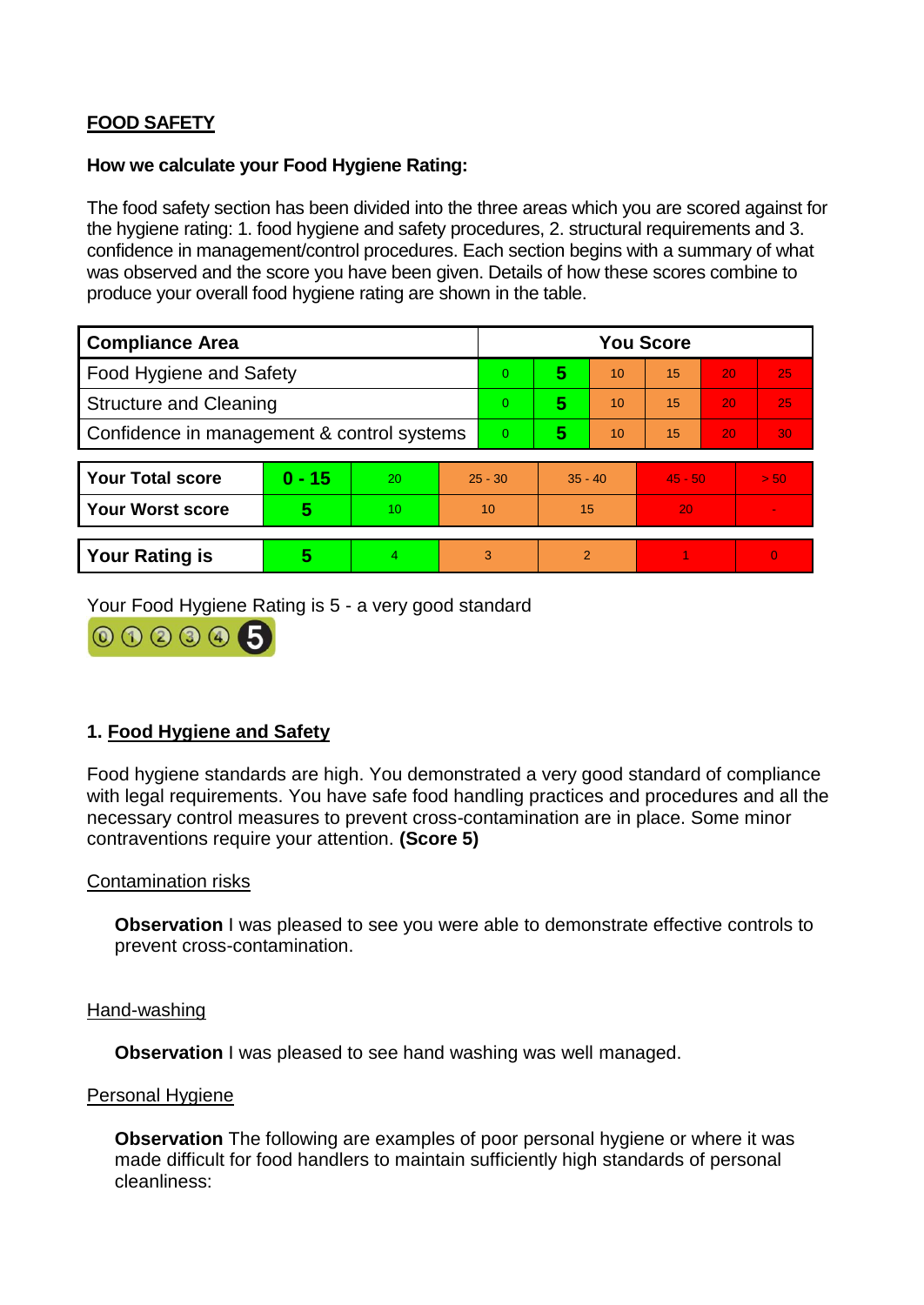• it was noted that staff were not wearing suitable clean over-clothing. You must ensure that all persons working in food handling areas wear suitable clean protective clothing

## Temperature Control

**Observation** I was pleased to see you were able to limit bacterial growth and/or survival by applying appropriate temperature controls at points critical to food safety and that you were monitoring temperatures.

### Poor Practices

**Observation** The following matters represented poor practice and if allowed to continue may cause food to become contaminated or lead to its deterioration

• I recommend a sneeze guard to the display cabinet displaying the sausage rolls and cakes on the counter

## **2. Structure and Cleaning**

The structure facilities and standard of cleaning and maintenance are all of a good standard and only minor repairs and/or improvements are required. Pest control and waste disposal provisions are adequate. The minor contraventions require your attention. **(Score 5)**

### Cleaning of Structure

**Contravention** The following items were dirty and require more frequent and thorough cleaning::

• the wall next to the coffee machine

### Cleaning Chemicals / Materials / Equipment and Methods

**Observation** I was pleased to see that the premises was kept clean and that your cleaning materials, methods and equipment were able to minimise the spread of harmful bacteria between surfaces.

### Facilities and Structural provision

**Observation** I was pleased to see the premises had been well maintained and that adequate facilities had been provided.